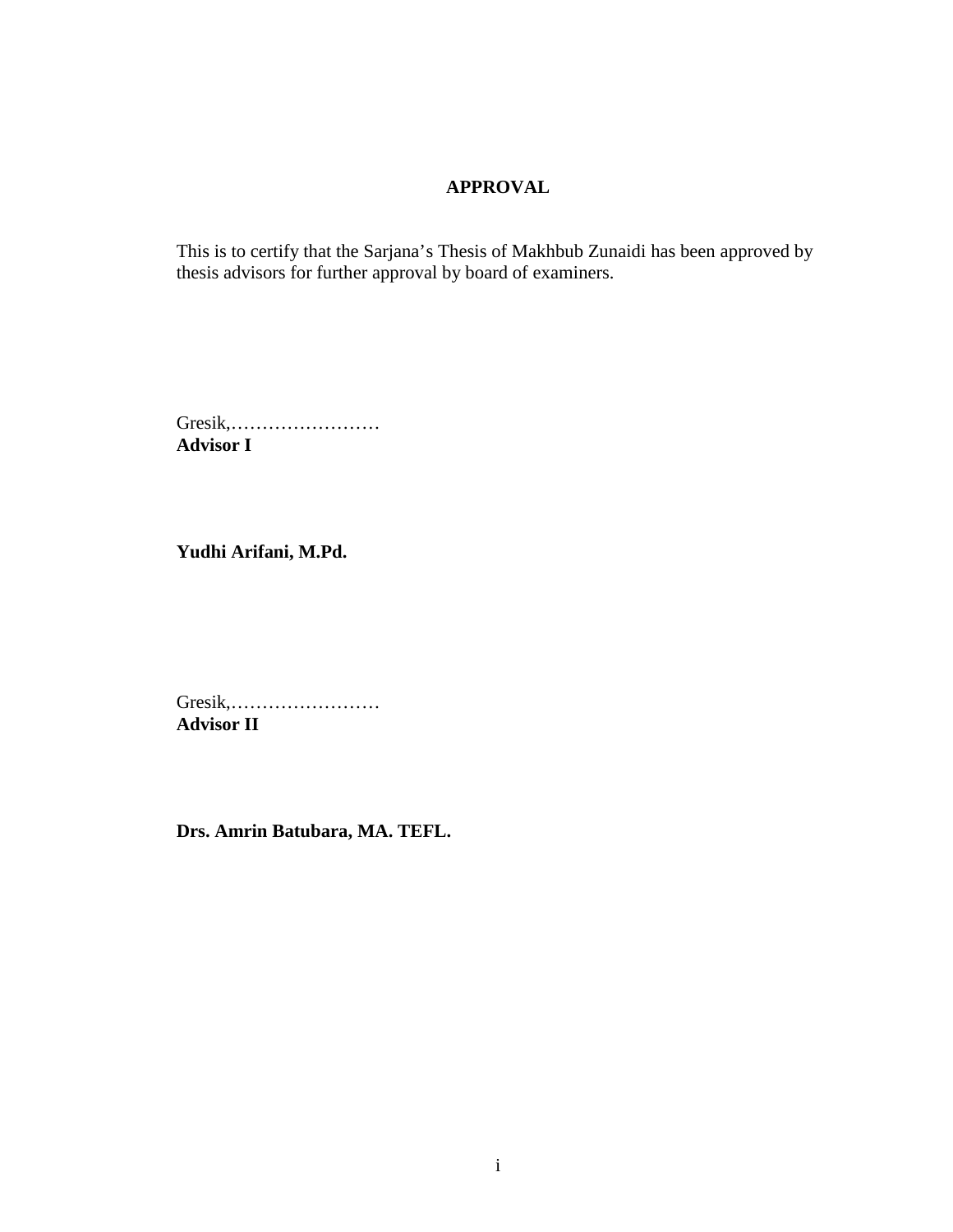This is to certify that the Sarjana's thesis of Makhbub Zunaidi has been approved by the Board of Examiners as the requirement for the degree of Sarjana in English Education Department.

Gresik, …………………… Board of Examiners

(Khoirul Anwar, M.Pd.)…………………………………………………………..Chair

(Yudhi Arifani, M.Pd.)………………………………………………………...Member

(Drs. Amrin Batubara, M.A. TEFL)…………………………………………..Member

Acknowledged by Head of English Education Department Faculty of Teacher Training and Education Approved by Dean of Faculty of Teacher Training and Education

Dian Arimurti, M.Pd.

Slamet Asari, M.Pd.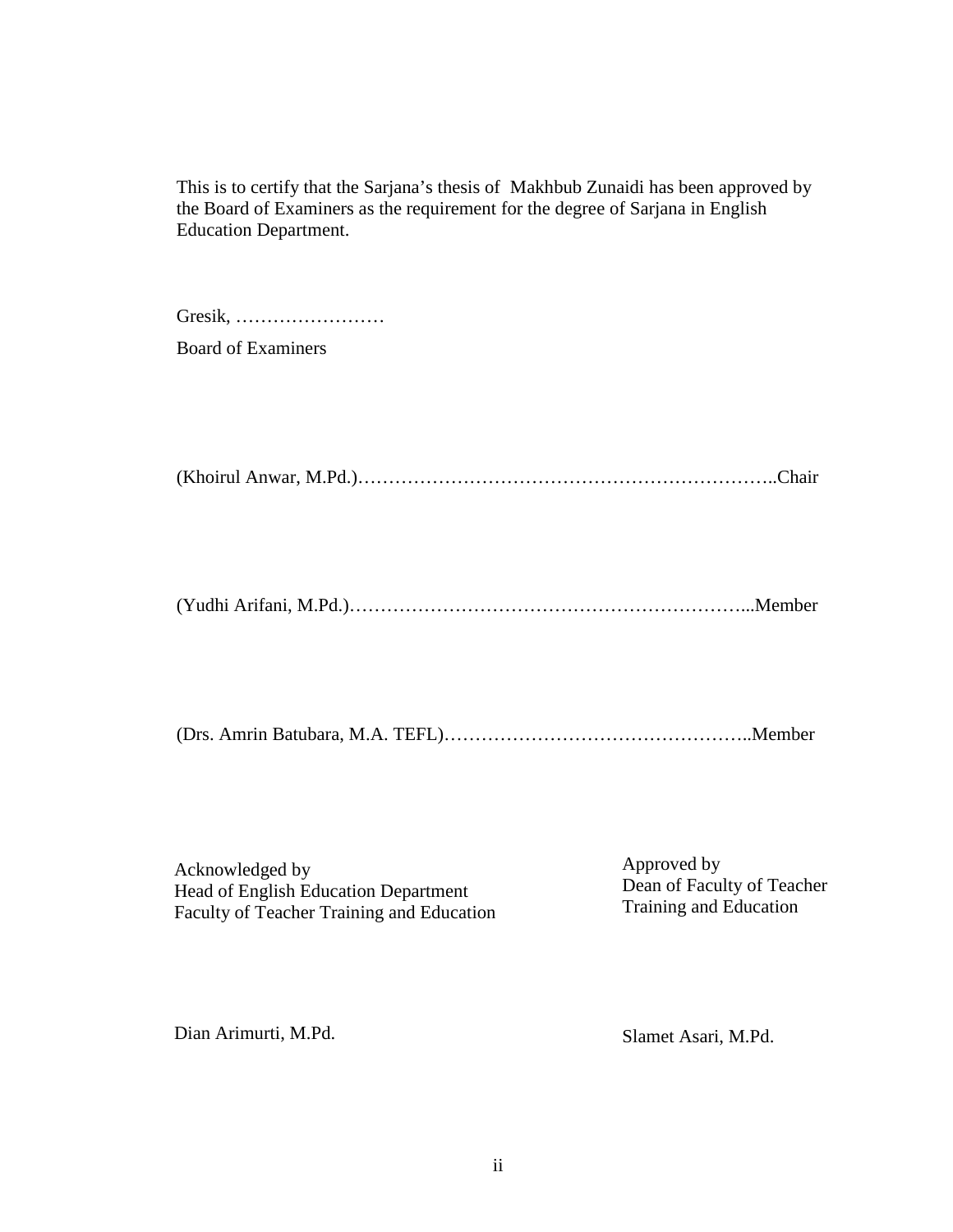#### **MOTTO AND DEDICATION**

**Motto:**

**"Make effort, always pray, be optimistic and you will gain the success"**

**This Thesis is dedicated to:**

**My beloved parents and my family**

**And**

**All my friends, my lecturers and the people who had accompanied, leaded, and**

**supported me.**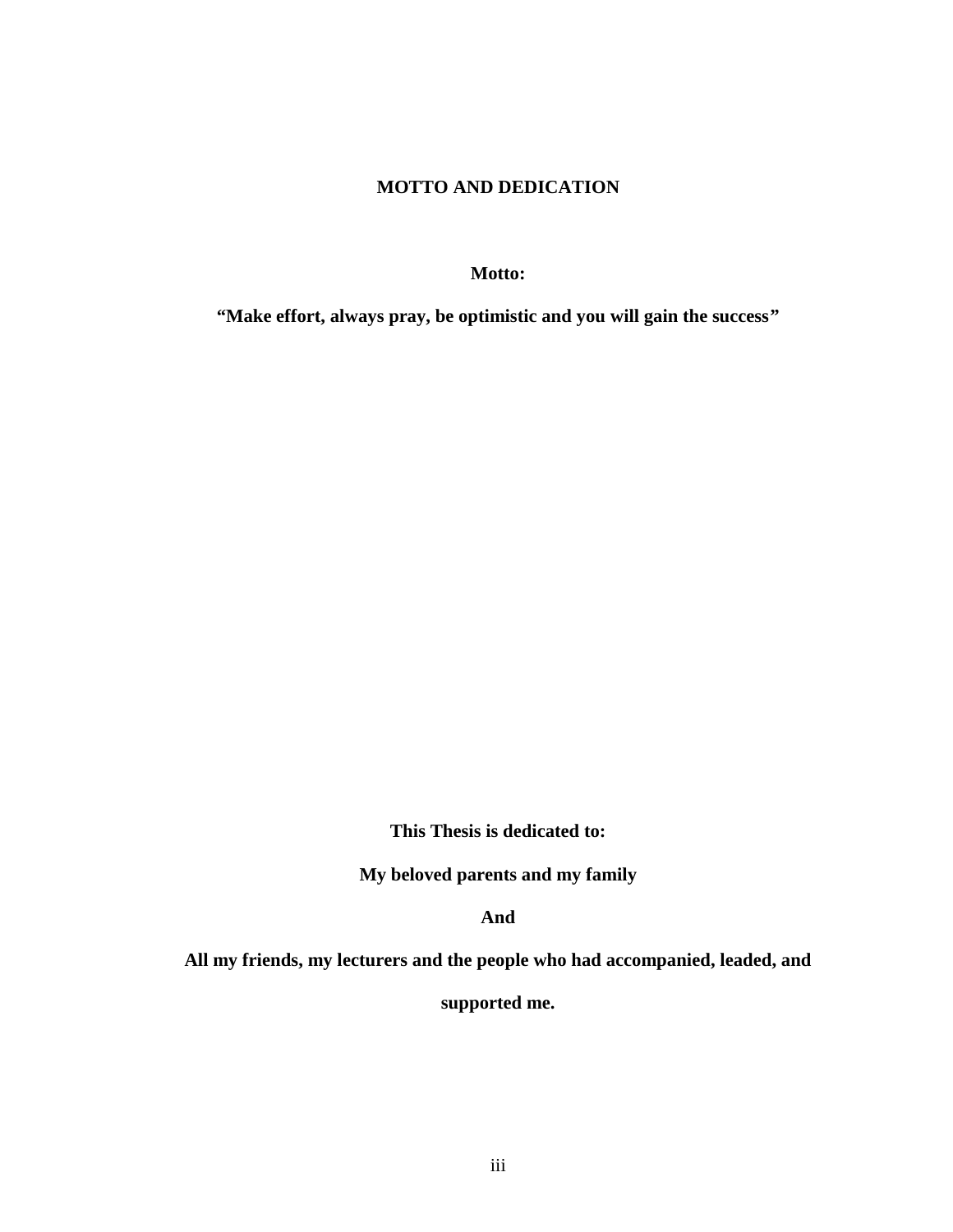#### **ACKNOWLEDGEMENT**

Gratefully thanks to Allah SWT who has given his graces and blessings to the writer to get important thing in completing his study. He wishes to express his gratitude due to his beloved parents who have given the support, financial and chance to study until he achieves this position.

The writer gives special thanks to his beloved advisors, Mr. Yudhi Arifani, M.Pd. and Mr. Drs. Amrin Batubara, M.A. TEFL, and also his beloved examiner Mr. Khoirul Anwar, M.Pd. who have supported the writer by giving advice, encouragement and useful guidance in completing his thesis.

The writer also would like to thank to all lecturers who have taught him for almost five years. Thanks for support, spirit, big chance and everything in order to reach his position now.

Never forgotten to say thanks to lovely people Mas Zakir Masyhuri, Mbak Yanti, Azza, Fiki, Adek Iin and Mas Mirza who had accompanied the writer during his study and completing his thesis, which in the form of support, advise, thought, and time. The writer particularly would like to thank to all his beloved friends especially morning class and afternoon class who never stop supporting him to finish his thesis.

Finally, he admits that this thesis is far from perfect. Therefore, any constructive criticisms will be welcomed.

**Writer**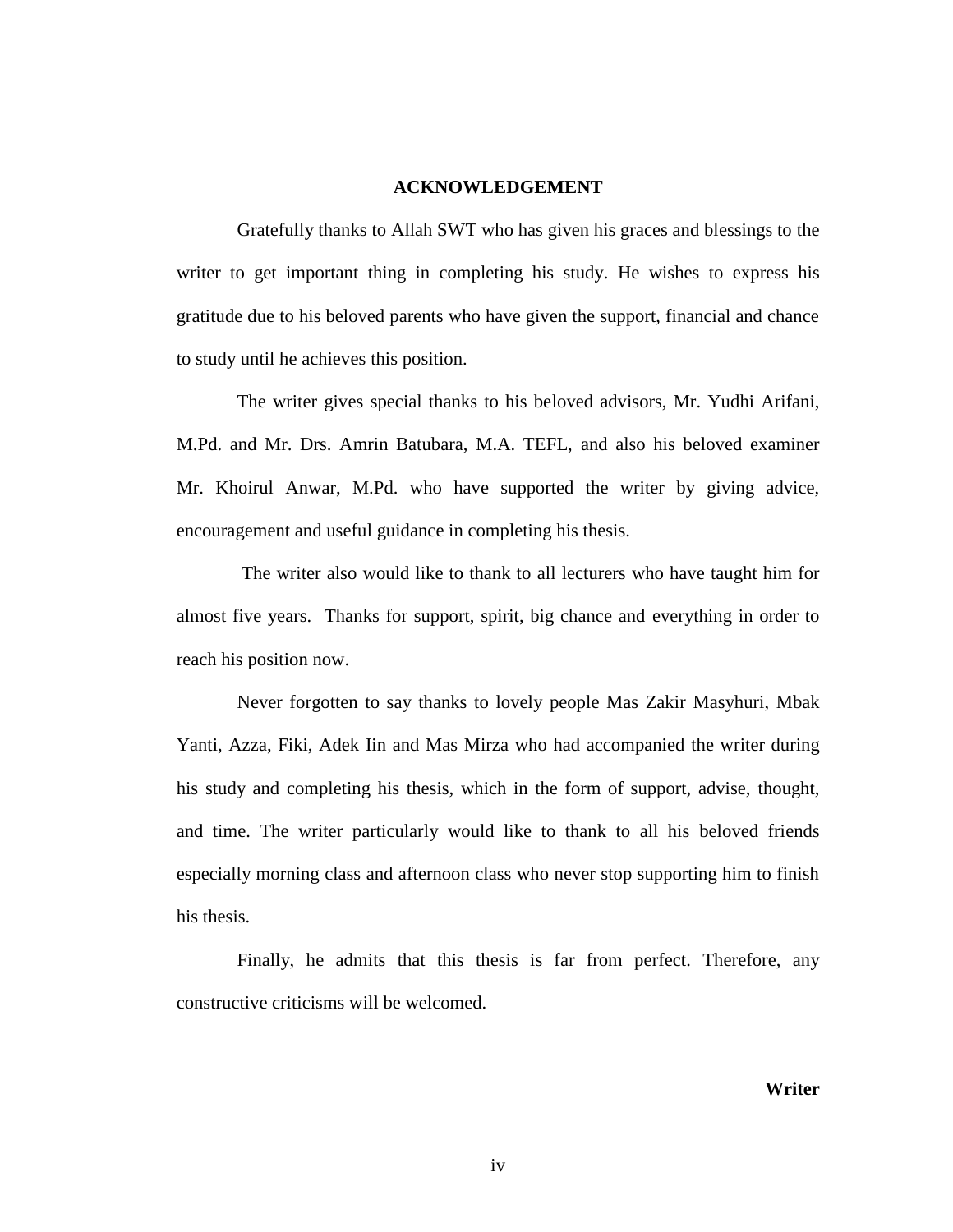#### **ABSTRACT**

**Zunaidi, Makhbub.(2009).** The Implementation of Speaking Assessment at The Twelfth Grade of Language Class at SMA Muhammadiyah 1 gresik. Advisors: 1. Yudhi Arifani, MP.d, 2. Drs. Amrin Batubara, MP.d.

The speaking assessment is an important thing to evaluate students' speaking proficiency. Moreover the result of the assessment can inform the success of teaching and learning process in class. On the other hand speaking assessment is considered as difficult to be administered by the teachers and most of the senior high schools have many difficulties in implementing speaking assessment. Therefore, the objective of this study is to investigate how the teacher executes the speaking assessment in class. Especially, the aims of this study are to identify the types of speaking assessment tasks used by the teacher and to identify the competence measured by the teacher. The research was conducted at language class of the twelfth grade at SMA Muhammadiyah 1 Gresik. That school was chosen based on the information that the English teacher has been implementing the speaking assessment. The data of this study were compiled through interview, questionnaire, observation, and documents. The result of this study reveals that there are some various speaking assessment tasks used by the teacher such as discussion, conversation, and describing pictures.

The competences measured by the teacher cover three competences. Such as grammatical competence; including the mastery of grammar, vocabulary, pronunciation, accuracy and fluency; discourse competence is included the coherence of meaning; and strategic competence is included into analyzing the expression, therefore the teacher doesn't not measure the sociolinguistic competence.

Based on the findings it can be concluded that the teacher applied some speaking assessment tasks such as discussion, conversation, and describing picture. In addition, the teacher had some procedures in conducting every task. In conducting discussion, the teacher applied some procedures like the discussion was conducted in group, while each group consists of five members or more. The topic would be discussed was given by the teacher. On the other hand, each group had to find the materials, which were needed for discussion. In the day of assessment, the teacher asked the group to come forward and sat on chairs which arranged in circle form and they could begin to discuss. Then the teacher offered some questions. During discussion each student had to share his / her argument or opinions freely. The teacher gave at least 10 minutes for each group to discuss. The teacher would score directly while the discussion was running.

In conducting conversation the teacher also applied some procedures like conversation was conducted in pairs. It was a dialogue between two students. The topic was about usual daily conversation, such as conversation in restaurant, bank, school and etc. the students can choose one of those titles and then they had to make preparation in pair. After that, they learnt it and performed it. The teacher scored directly while the teacher looked and observed the performance of the students.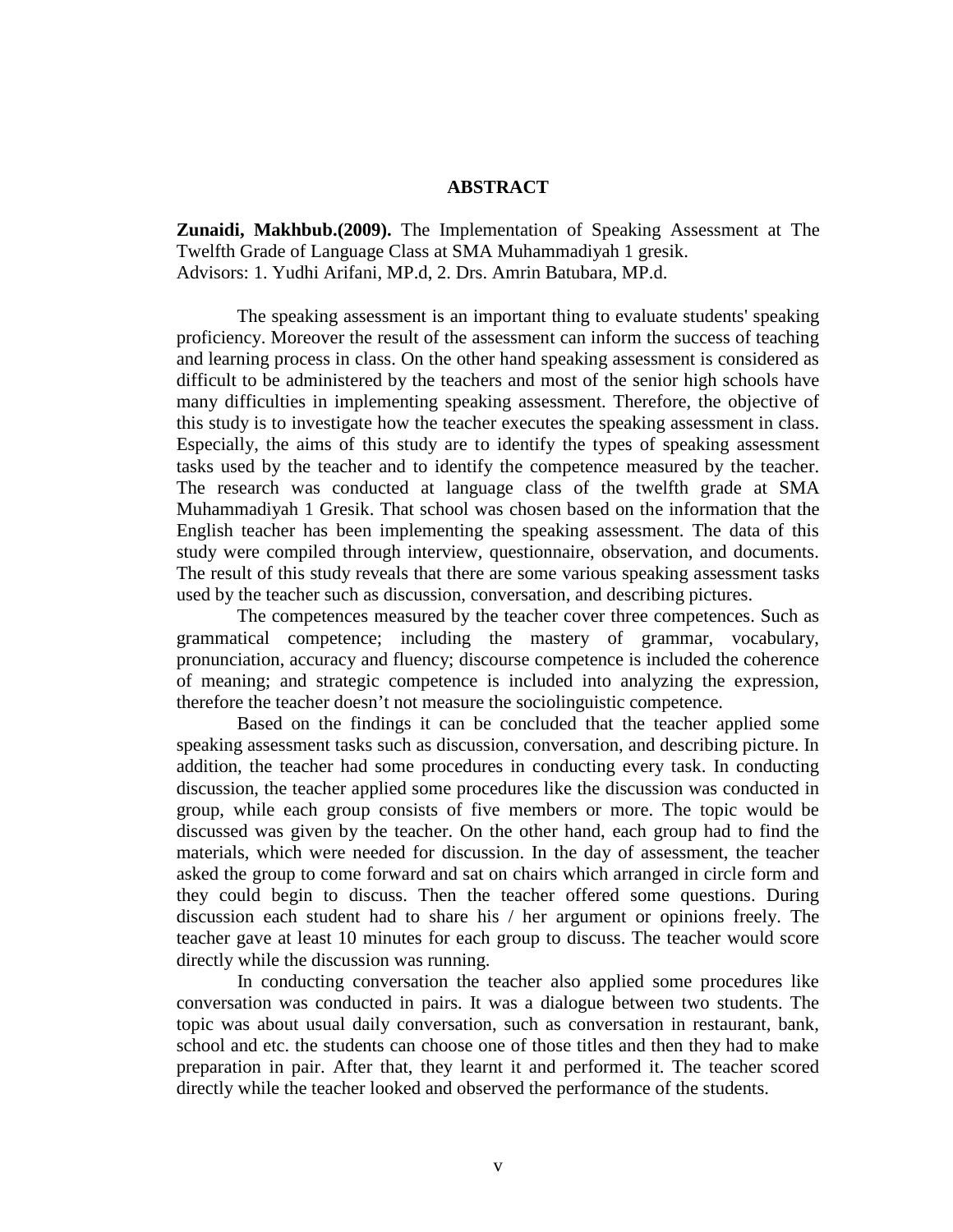In conducting describing picture the teacher also had some procedures like the students had to tell something based on the picture. In this case, the teacher gave a picture of map of certain places to the student and then each student would come forward and answered the teacher's questions. The students are recommended to talk actively as clear as possible to answer the questions. Thus, the teacher scored directly.

In addition, it had better for the teacher to select an appropriate speaking assessment task to examine all the competences especially sociolinguistic competence and it is important also for the teacher to apply student-self assessment to assess students' speaking skill.

**Key words:** Speaking Assessment, Speaking Assessment tasks, Communicative Competences.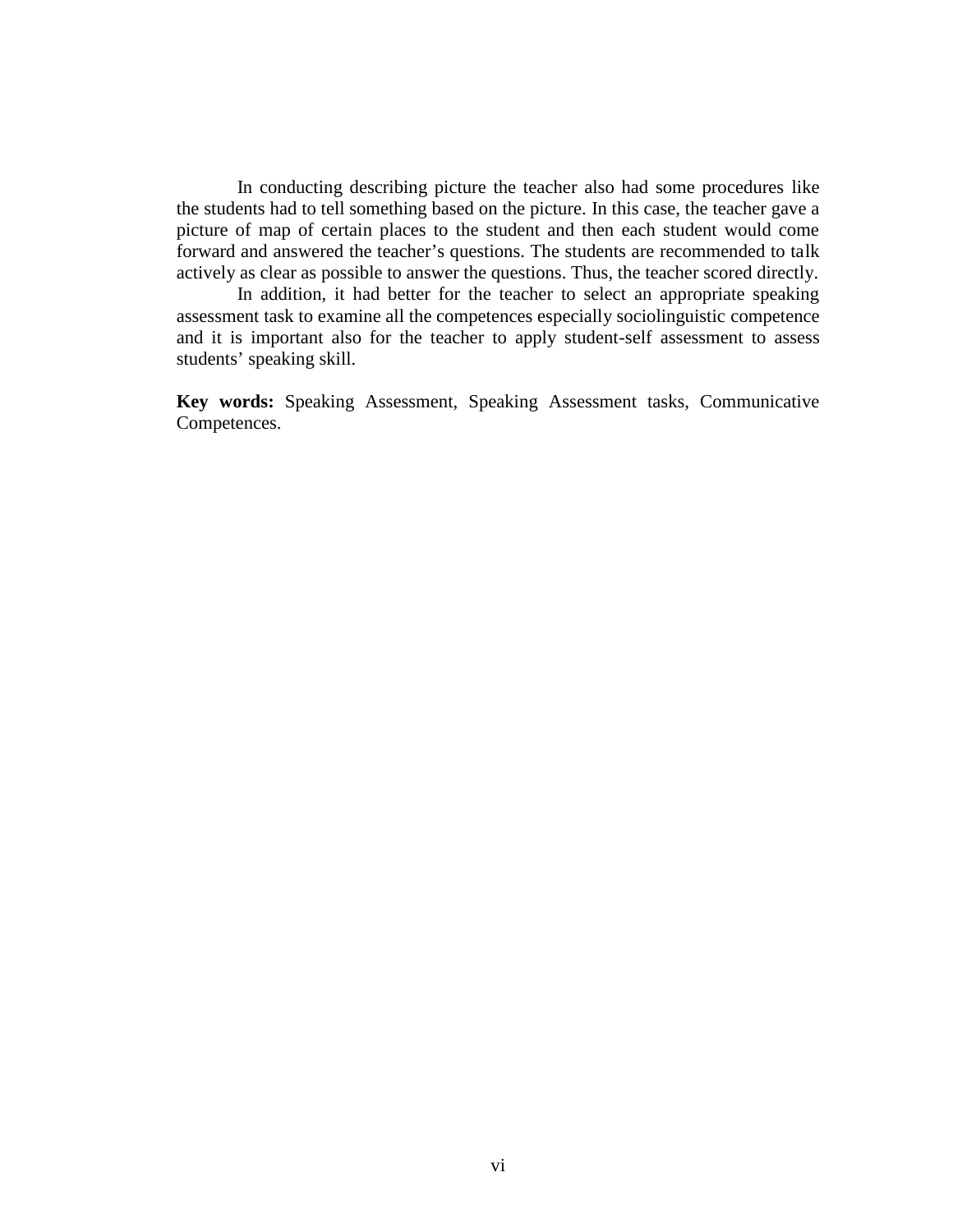# **Table of Contents**

| 111 |
|-----|
|     |
|     |
|     |

# 1. CHAPTER 1

# 2. CHAPTER 2

|                                                             | 8  |
|-------------------------------------------------------------|----|
|                                                             |    |
|                                                             | 10 |
|                                                             | 10 |
|                                                             | 11 |
|                                                             | 11 |
|                                                             | 13 |
| 2.3.1. The Objective of Communicative Language Teaching     | 15 |
|                                                             | 16 |
| 2.4.1. The Concept of Communicative Language Testing        | 16 |
| 2.4.2. The Characteristic of Communicative Language Testing | 17 |
| 2.4.3. The construction of Communicative Language Testing   | 19 |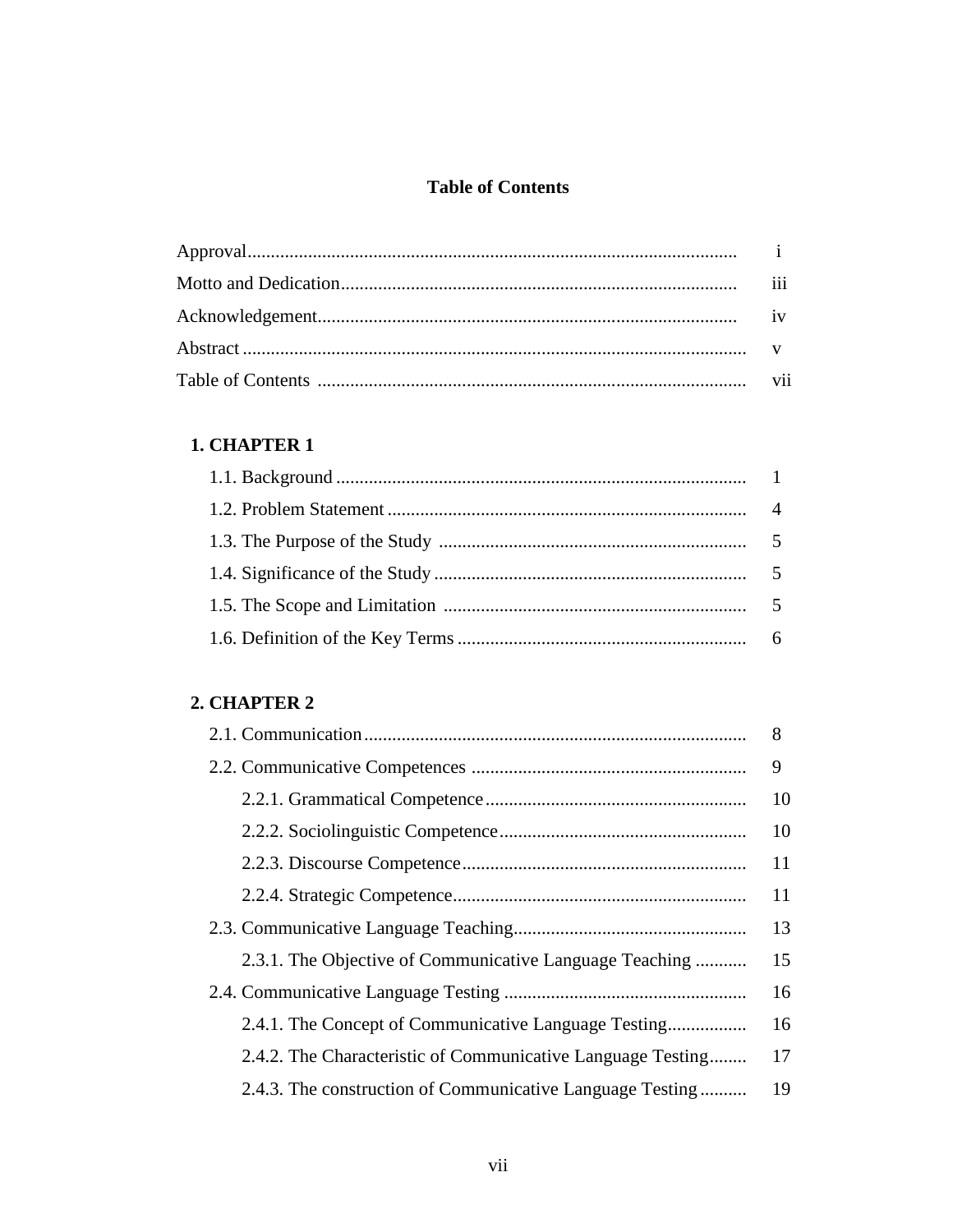|                                                   | 19 |
|---------------------------------------------------|----|
|                                                   | 19 |
|                                                   | 20 |
|                                                   | 20 |
| 2.4.4. The Methods of Communicative Language Test | 22 |
|                                                   | 23 |
|                                                   | 24 |
|                                                   | 25 |
|                                                   | 25 |
|                                                   | 26 |
|                                                   | 26 |
|                                                   | 27 |
|                                                   | 29 |
|                                                   | 29 |
|                                                   | 29 |
|                                                   | 30 |
|                                                   | 30 |
|                                                   | 31 |
|                                                   | 31 |
|                                                   | 31 |
|                                                   | 32 |
|                                                   | 32 |
|                                                   | 33 |
|                                                   | 34 |
|                                                   | 34 |
|                                                   | 34 |
|                                                   | 35 |
|                                                   | 35 |
|                                                   | 35 |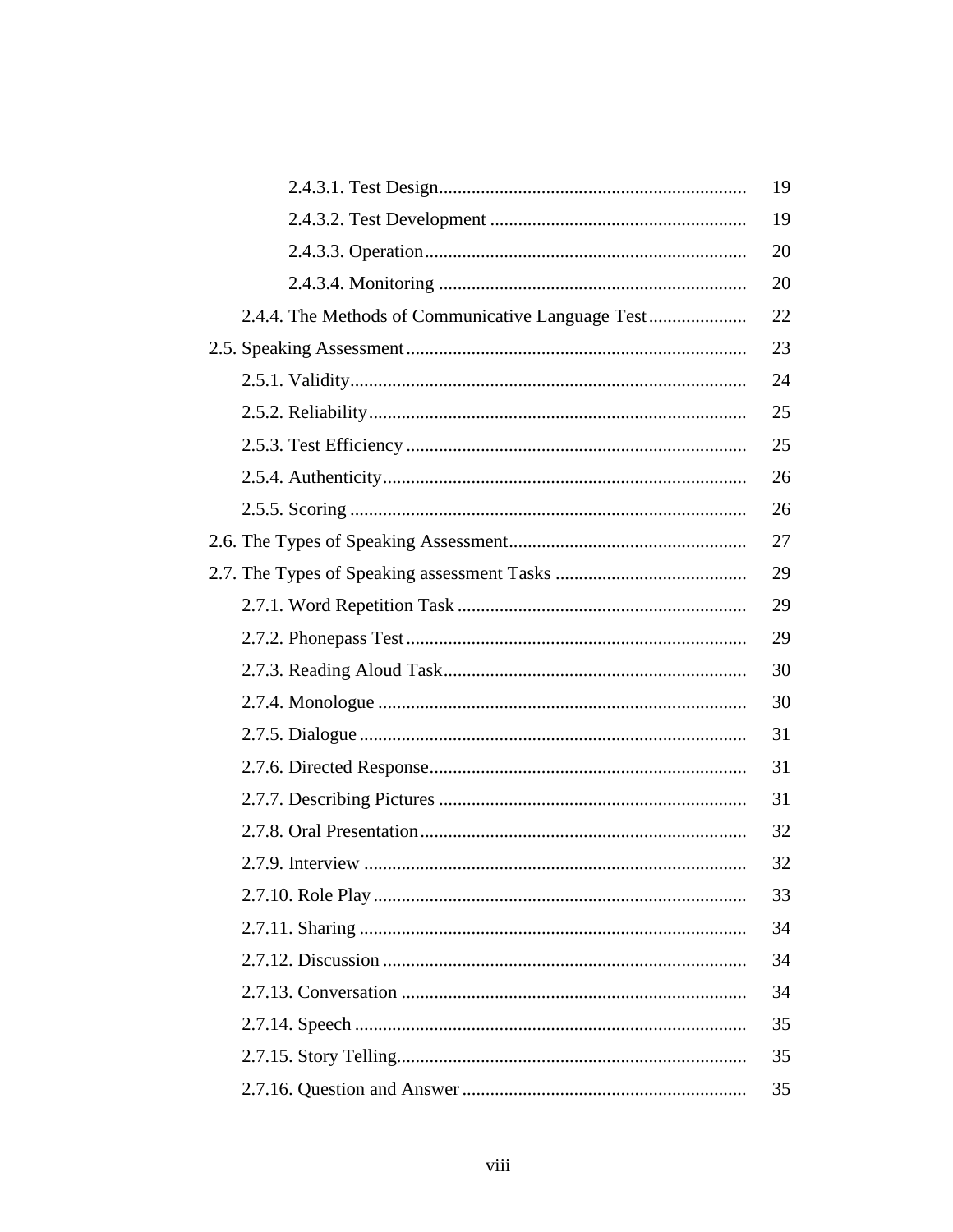| 36 |
|----|
| 36 |
| 37 |
| 37 |
| 37 |
| 38 |
| 38 |
| 38 |
| 38 |
|    |

# 3. CHAPTER 3

| 42 <sub>1</sub> |
|-----------------|
| 43              |
|                 |
| 44              |
| 44              |
|                 |

# **4. CHAPTER 4**

| 46 |
|----|
| 46 |
| 49 |
| 51 |
| 52 |
| 53 |
| 54 |
| 58 |